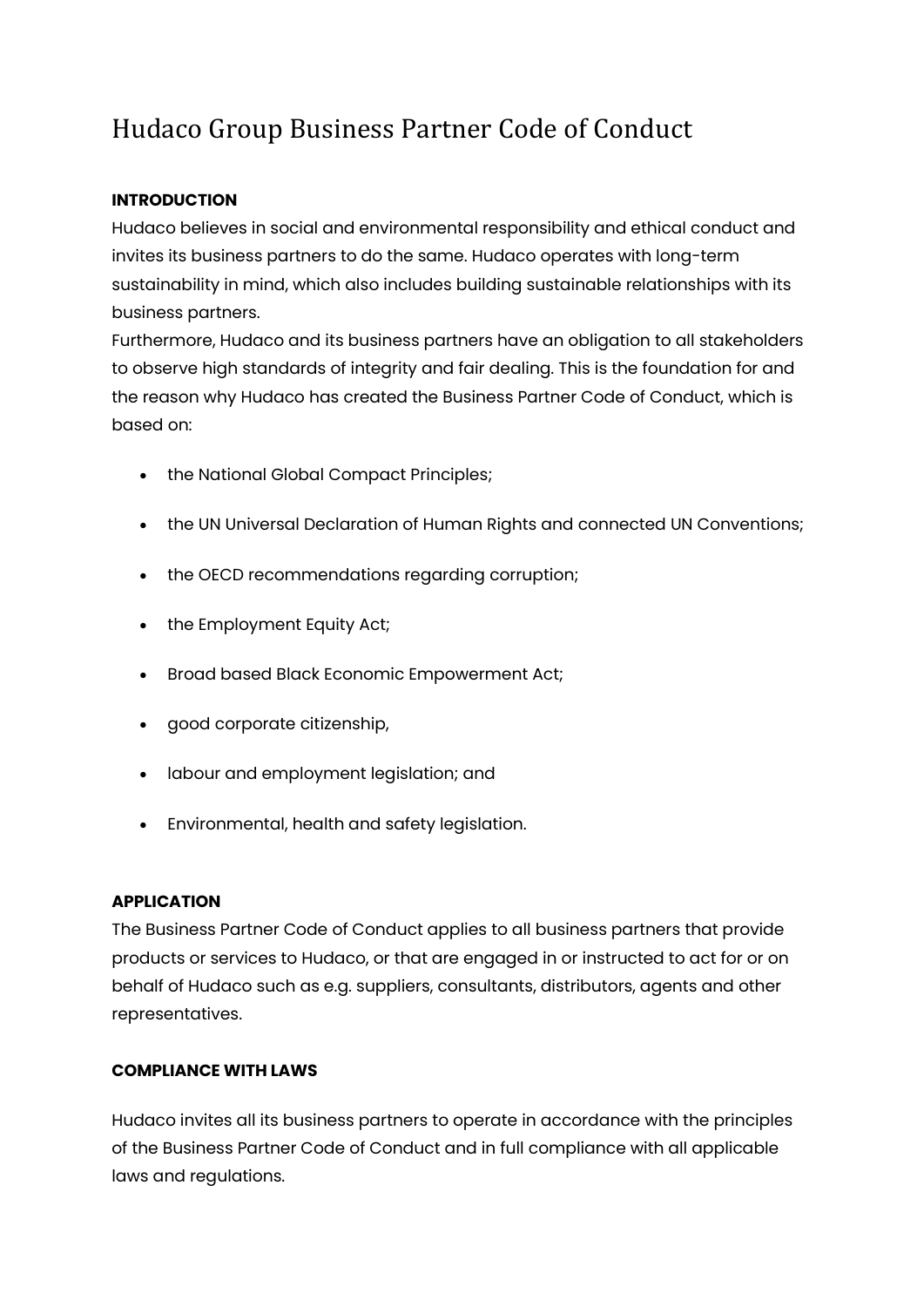#### **RAISE CONCERNS**

Should you or your employees believe that the terms of the Business Partner Code of Conduct are not adhered to or that Hudaco is not acting in accordance with its own Hudaco Code of Conduct then you are encouraged to raise your concerns with Hudaco's company secretary at info@hudaco.co.za.

#### **BREACH**

Any material breach of this Code of Conduct could constitute a deterioration of the relationship between Hudaco and the business partner. Notwithstanding other rights, Hudaco reserves the right in such cases to request clarification of the facts and the initiation of countermeasures by the business partner. Hudaco's executive committee further reserves the right to consider the termination of a business relationship with any business partner who deviates consistently from or breaches this Code of Conduct in a material way.

If a business partner or any of its own (sub)contractors fails to comply with the requirements set forth in this Code of Conduct, the business partner is requested to take appropriate action to remedy the breach and prevent a recurrence of such breach in future.

## **BUSINESS ETHICS**

• General

Hudaco respects the laws and regulations in the countries in which it operates and requests that its business partners do the same. Hudaco does not accept corrupt activities, including but not limited to bribery, conflict of interest, fraud, extortion, embezzlement and unlawful kickbacks, and its business partners shall not engage in, or cause Hudaco to engage in any form of corrupt activities.

## 1.2. Competition laws

Hudaco's business partners are requested to comply with applicable competition laws and regulations. This means, among other things, not to engage in price fixing, market sharing, bid rigging or customer allocation.

## 1.3 Anti-bribery

Hudaco does not accept bribes or facilitation payments in any form.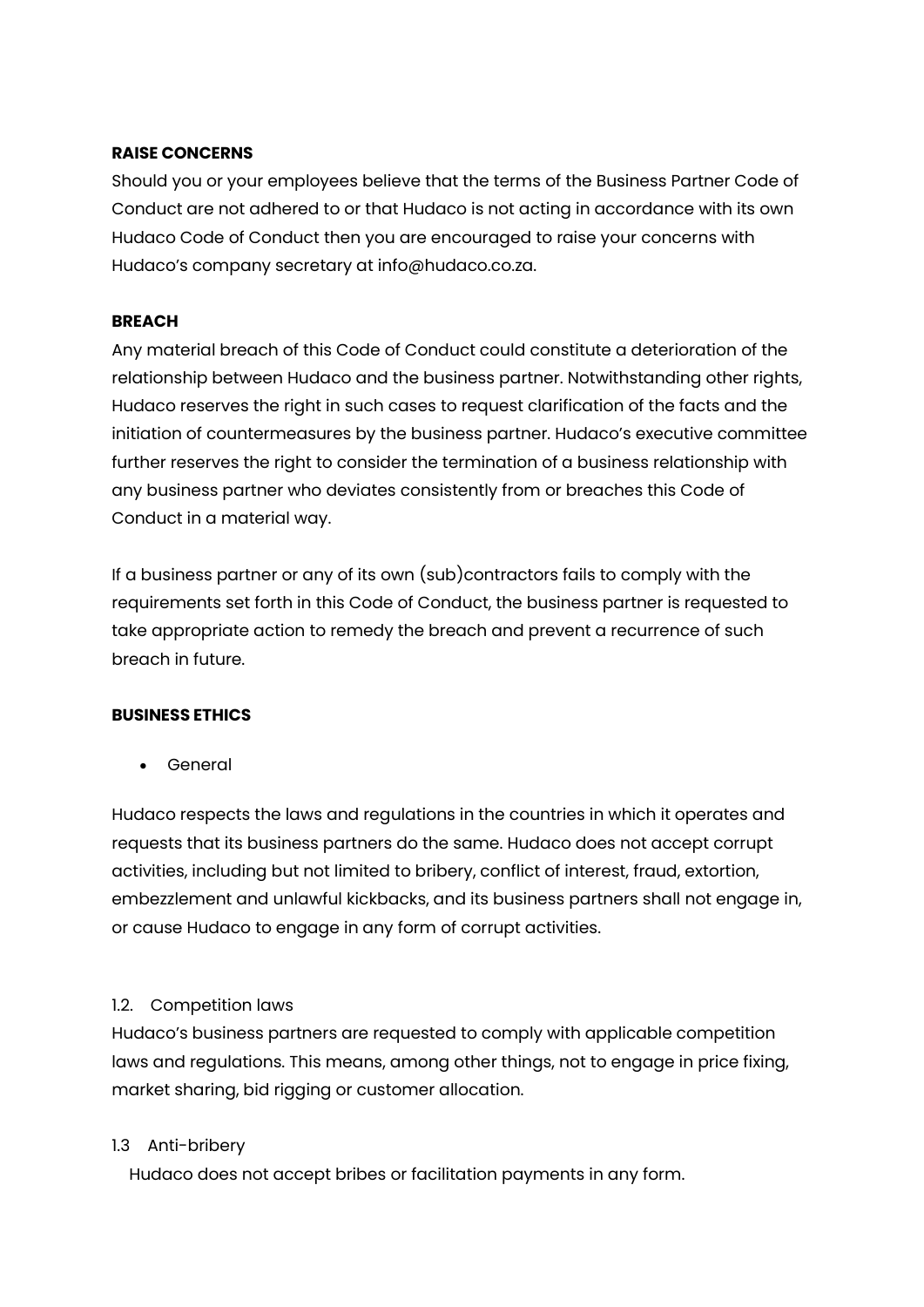## 1.4 Conflict of interest

Conflict of interest between a business partner and Hudaco must be avoided. Conflict of interest may include outside business activities, personal financial interest and inside information, Furthermore, Hudaco requests its business partners to protect all personal information provided by Hudaco and respect the intellectual property of Hudaco and others.

# • **HUMAN RIGHTS AND LABOUR STANDARDS**

• Child labour

Hudaco recognises the right of every child to be protected from economic exploitation and from doing work that is likely to be hazardous to their physical, mental or spiritual health, harmful to their moral and social development, or to interfere in their education.

A child in this context is a person younger than 15 years of age, or 14 years of age in accordance with the exceptions for developing countries as set out in Article 2.4 of the ILO (International Labour Organisation) Convention number 138 on Minimum Age. If relevant national legislation sets a higher age, this age will apply.

Some countries apply the definition of "young workers" to persons above the minimum age and below 18, which means that there might be legal restrictions regarding the work that they are allowed to perform.

• Forced or bonded labour

Hudaco does not employ or accept any form of forced or bonded labour, prisoners or illegal workers, and requests its business partners do the same. Hudaco acknowledges that means to force people to work can include a deposit of payment or demand to deposit identity documentation or other personal belongings, all of which is prohibited. If business partners employ foreign workers on a contract basis, they should not be required to remain in employment against their will, and they shall further have the same rights as the local workers.

All workers shall have the right to leave their workplace and accommodation (if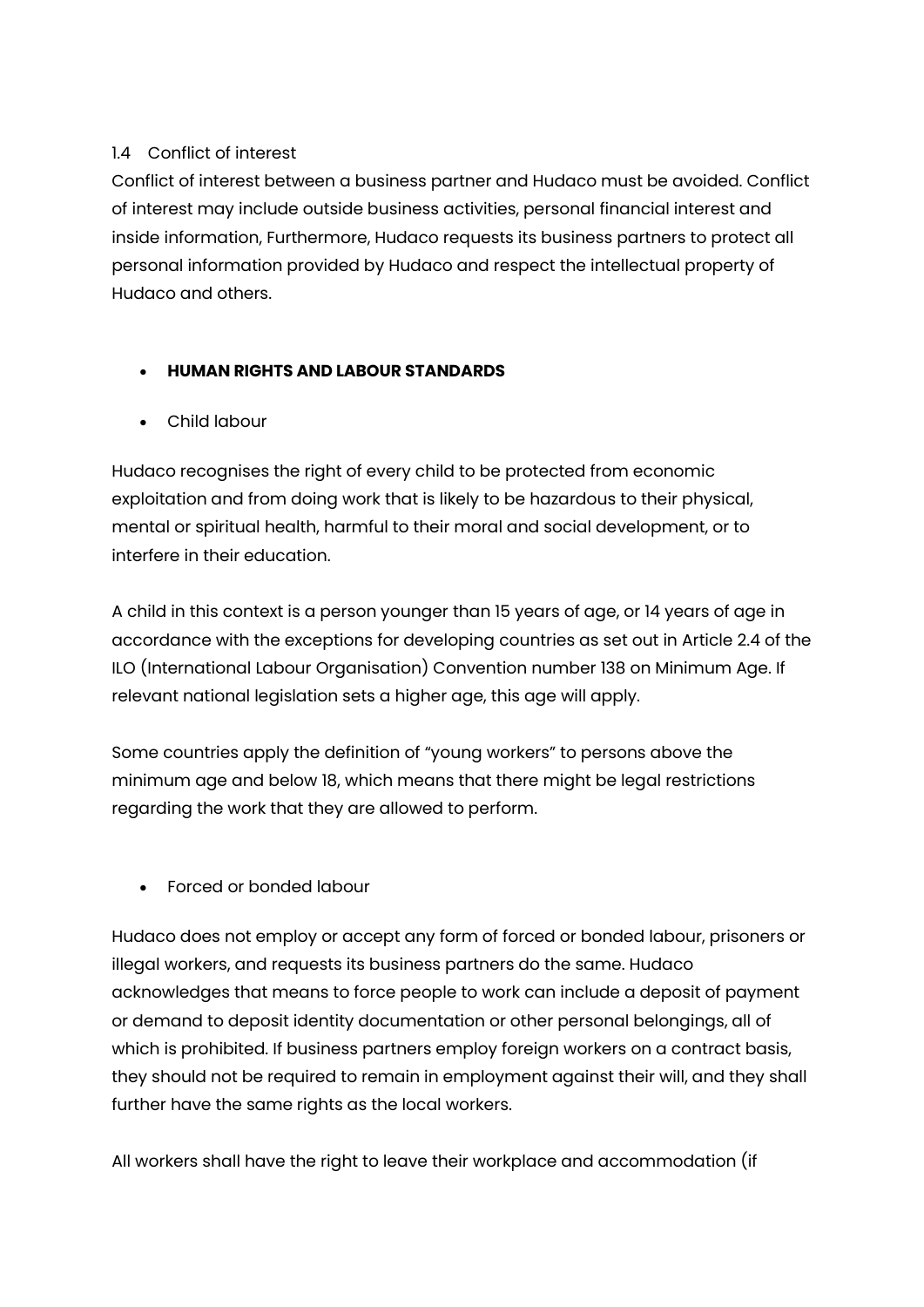provided) freely during the hours they are not working.

• Freedom of association and collective bargaining

Hudaco requests its business partners to respect the rights of employees to have the freedom to join, or not to join, an association of free choice as well as to establish an association of free choice, to organise and to bargain collectively and individually in accordance with local laws and regulations. No employee should risk being harassed or retaliated against for exercising these rights.

• Workers' contracts, working hours and compensation

Hudaco requests its business partners to comply with local laws and regulations regarding workers' contracts, working hours, including overtime and overtime compensation. Salaries should be paid regularly and comply with the applicable local legislation and the local market situation. Workers should be entitled to a minimum of one day off in seven and to take time off for established national and local holidays. Workers should be granted the stipulated annual leave, sick leave and maternity/paternity leave without any negative repercussions.

• Discrimination, harassment and diversity

Hudaco values and promotes diversity and gender balance. Hudaco requests its business partners to provide a work environment where everybody should be treated with respect and dignity and be given fair and equal opportunities for development. Hudaco does not tolerate any form of discrimination or harassment in the workplace, and its business partners are requested not discriminate against any worker based on race, ethnicity, sexual orientation, gender, religion, age, disability, political opinion, nationality or any other potentially discriminatory factor.

• Consumer interest

Hudaco requires that applicable health and safety requirements are met for its production and services, and its business partners is requested to take this into account when producing goods or providing services for Hudaco.